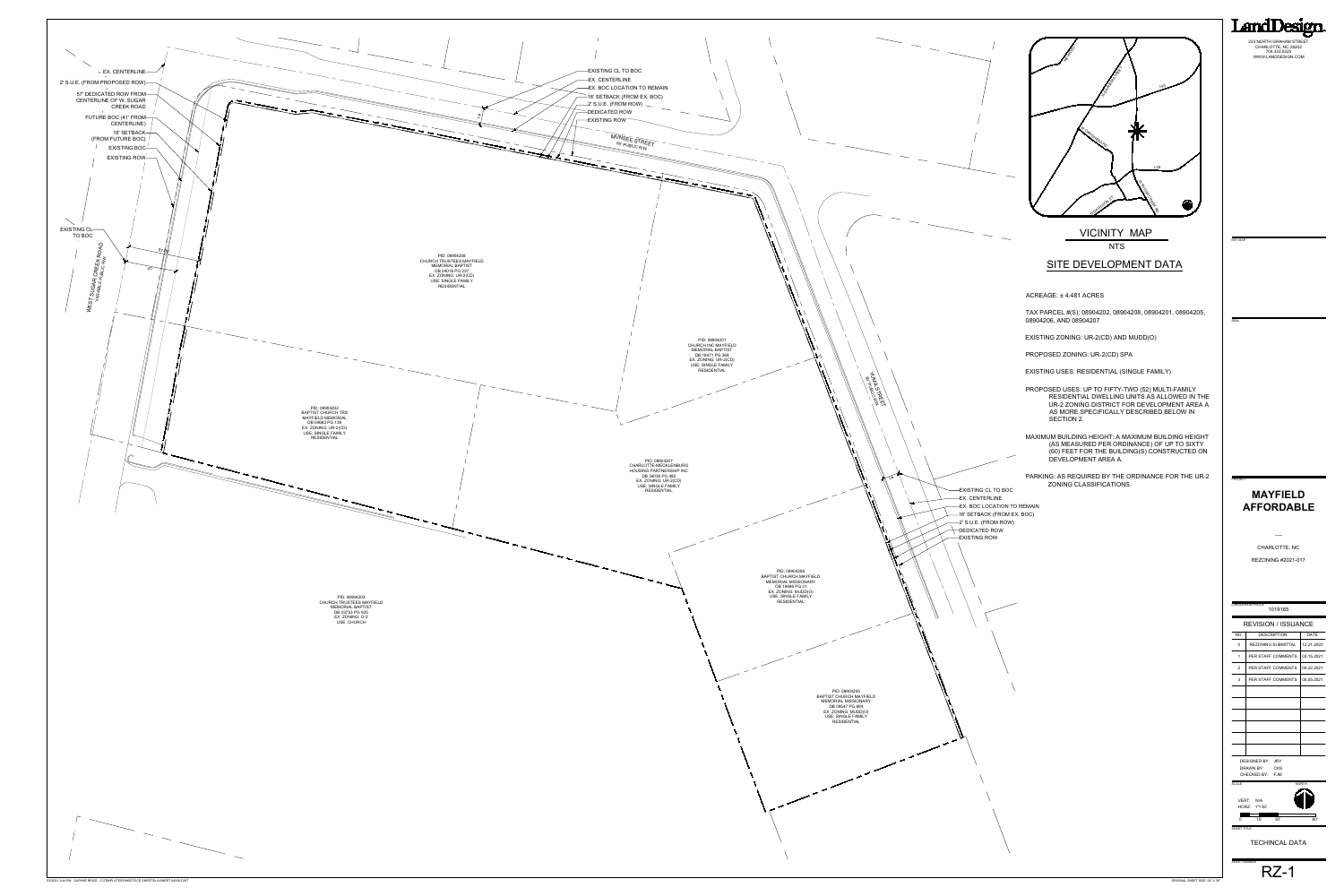SCHEMATIC SITE PLAN

RZ-2 SHEET NUMBER

LandDesign. 223 NORTH GRAHAM STREET CHARLOTTE, NC 28202 704.333.0325 WWW.LANDDESIGN.COM

ORIGINAL SHEET SIZE: 24" X 36"



# SITE LEGEND

| <b>PROPOSED SETBACK</b>          |  |
|----------------------------------|--|
| <b>PROPOSED PROPERTY LINE</b>    |  |
| <b>SIDEWALK UTILITY EASEMENT</b> |  |
| <b>DEDICATED R/W</b>             |  |
| <b>PARKING ENVELOPE</b>          |  |
| <b>PARKING/BUILDING ENVELOPE</b> |  |

| <b>SEAL</b>    |                                                             |              |
|----------------|-------------------------------------------------------------|--------------|
|                |                                                             |              |
|                |                                                             |              |
|                |                                                             |              |
|                |                                                             |              |
|                |                                                             |              |
|                |                                                             |              |
|                |                                                             |              |
|                |                                                             |              |
|                |                                                             |              |
|                |                                                             |              |
|                |                                                             |              |
|                |                                                             |              |
|                |                                                             |              |
|                |                                                             |              |
| <b>PROJECT</b> |                                                             |              |
|                | <b>MAYFIELD</b>                                             |              |
|                |                                                             |              |
|                | <b>AFFORDABLE</b>                                           |              |
|                |                                                             |              |
|                |                                                             |              |
|                |                                                             |              |
|                |                                                             |              |
|                | CHARLOTTE, NC                                               |              |
|                | <b>REZONING #2021-017</b>                                   |              |
|                |                                                             |              |
|                |                                                             |              |
|                |                                                             |              |
|                | <b>LANDDESIGN PROJ.#</b><br>1019165                         |              |
|                | <b>REVISION / ISSUANCE</b>                                  |              |
| NO.            | <b>DESCRIPTION</b>                                          | <b>DATE</b>  |
| 0              | <b>REZONING SUBMITTAL</b>                                   | 12.21.2020   |
| 1              | PER STAFF COMMENTS                                          | 03.15.2021   |
| 2              | PER STAFF COMMENTS                                          | 04.22.2021   |
|                | PER STAFF COMMENTS                                          |              |
| 3              |                                                             | 05.05.2021   |
|                |                                                             |              |
|                |                                                             |              |
|                |                                                             |              |
|                |                                                             |              |
|                |                                                             |              |
|                |                                                             |              |
|                | <b>DESIGNED BY:</b><br>JRY                                  |              |
|                | <b>DRAWN BY:</b><br><b>CKS</b><br><b>FJM</b><br>CHECKED BY: |              |
| <b>SCALE</b>   |                                                             | <b>NORTH</b> |
|                |                                                             |              |
|                | VERT:<br>N/A<br>$1" = 30'$<br>HORZ:                         |              |
| 0              | 15'<br>30'                                                  | 60'          |

EXISTING CL TO BOC EX. CENTERLINE **EX. BOC LOCATION TO REMAIN** 8' SIDEWALK  $\overline{\phantom{a}}$ 8' PLANTING STRIP  $\sum$ 16' SETBACK (FROM EX. BOC)  $\sim$  2' S.U.E. (FROM ROW)  $\sim$ DEDICATED ROW  $\dot{\vec{z}}$  $-$ EXISTING ROW MUNSEE STREET and the Contract of the Contract of Y WARD STREET SO PUBLIC RIMES POTENTIAL SITE ACCESS DEVELOPMENT AREA B DEVELOPMENT AREA A  $\mathcal{A}$ PARKING ENVELOPE

16' SETBACK (FROM EX. BOC)

**EX. BOC LOCATION TO REMAIN** 

8' SIDEWALK

8' PLANTING STRIP

EX. CENTERLINE

EXISTING CL TO BOC

 $\overline{\phantom{a}}$  DEDICATED ROW **EXISTING ROW** 

2' S.U.E. (FROM ROW)